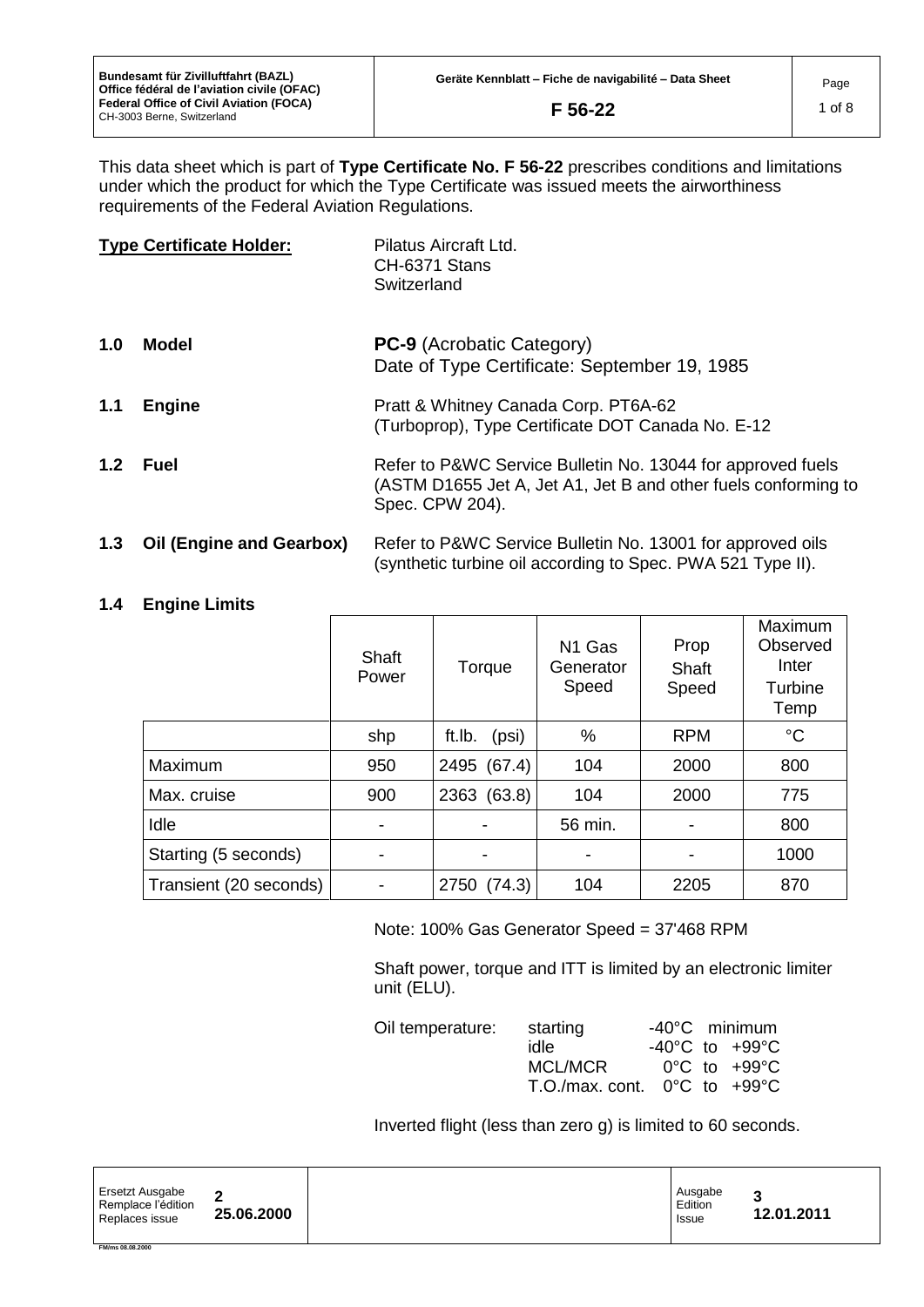| <b>Propeller and</b><br>Hartzell HC-D4N-2A hub with four Hartzell D 9512A or D 9512AK<br>1.5<br><b>Propeller Limits</b><br>(deiced version) blades, constant speed type.<br>Type Certificate Number FAA P10 NE |                                                        |                                                                                                                 |                                                               |                                        |                            |
|----------------------------------------------------------------------------------------------------------------------------------------------------------------------------------------------------------------|--------------------------------------------------------|-----------------------------------------------------------------------------------------------------------------|---------------------------------------------------------------|----------------------------------------|----------------------------|
|                                                                                                                                                                                                                |                                                        | Diameter:                                                                                                       |                                                               | 96 inch (2439 mm)<br>95 inch (2413 mm) | maximum<br>maximum         |
|                                                                                                                                                                                                                |                                                        | Pitch settings at:                                                                                              | (measured at 30 inch station)<br>Minimum pitch:<br>Feathered: |                                        | $14^{\circ}$<br>$86^\circ$ |
|                                                                                                                                                                                                                |                                                        | Propeller blade life limit :                                                                                    |                                                               | 11'500 hours                           |                            |
|                                                                                                                                                                                                                |                                                        | Spinner:                                                                                                        |                                                               | D-630                                  |                            |
| 1.6                                                                                                                                                                                                            | <b>Air Speed Limits (EAS)</b>                          | Max. operating speed<br>up to 17'500 ft altitude                                                                |                                                               | $(V_{MO})$                             | 320 knots                  |
|                                                                                                                                                                                                                |                                                        | above 17'500 ft limited to<br>max. operating Mach. No.                                                          |                                                               | (MMO)                                  | 0.68                       |
|                                                                                                                                                                                                                |                                                        | Max. maneuvering speed<br>at MTOW 2250 kg                                                                       |                                                               | (VA)                                   | 210 knots                  |
|                                                                                                                                                                                                                |                                                        | Max. speed with flaps and/or<br>landing gear extended                                                           |                                                               | (VFE) (VLO)                            | 150 knots                  |
|                                                                                                                                                                                                                |                                                        | Max. airbrake operating speed<br>(not applicable if airbrake pitch<br>trim system is installed)                 |                                                               |                                        | 250 knots                  |
|                                                                                                                                                                                                                |                                                        | Stall speed at MTOW 2250 kg                                                                                     |                                                               | Flaps up<br>Flaps down                 | 79 knots<br>70 knots       |
| 1.7                                                                                                                                                                                                            | <b>Maneuvering Load</b><br><b>Factors</b>              | Max. positive up to $V_{MO}$<br>Max. negative up to $V_{MO}$                                                    |                                                               | $+7.00g$<br>$-3.50g$                   |                            |
| 1.8                                                                                                                                                                                                            | C.G. Range<br>(Landing gear extended<br>and retracted) | 22% to 30% M.A.C. at 2250 kg or less for A-Category<br>$MAC = 1650$ mm<br>position of MAC leading edge: 3873 mm |                                                               |                                        |                            |
| 1.9                                                                                                                                                                                                            | <b>Maximum Weight</b>                                  | Ramp<br>Take-off<br>Landing<br><b>MZWF</b><br>Min. Flying Weight                                                | 2260 kg<br>2250 kg<br>2250 kg<br>1900 kg<br>1735 kg           |                                        |                            |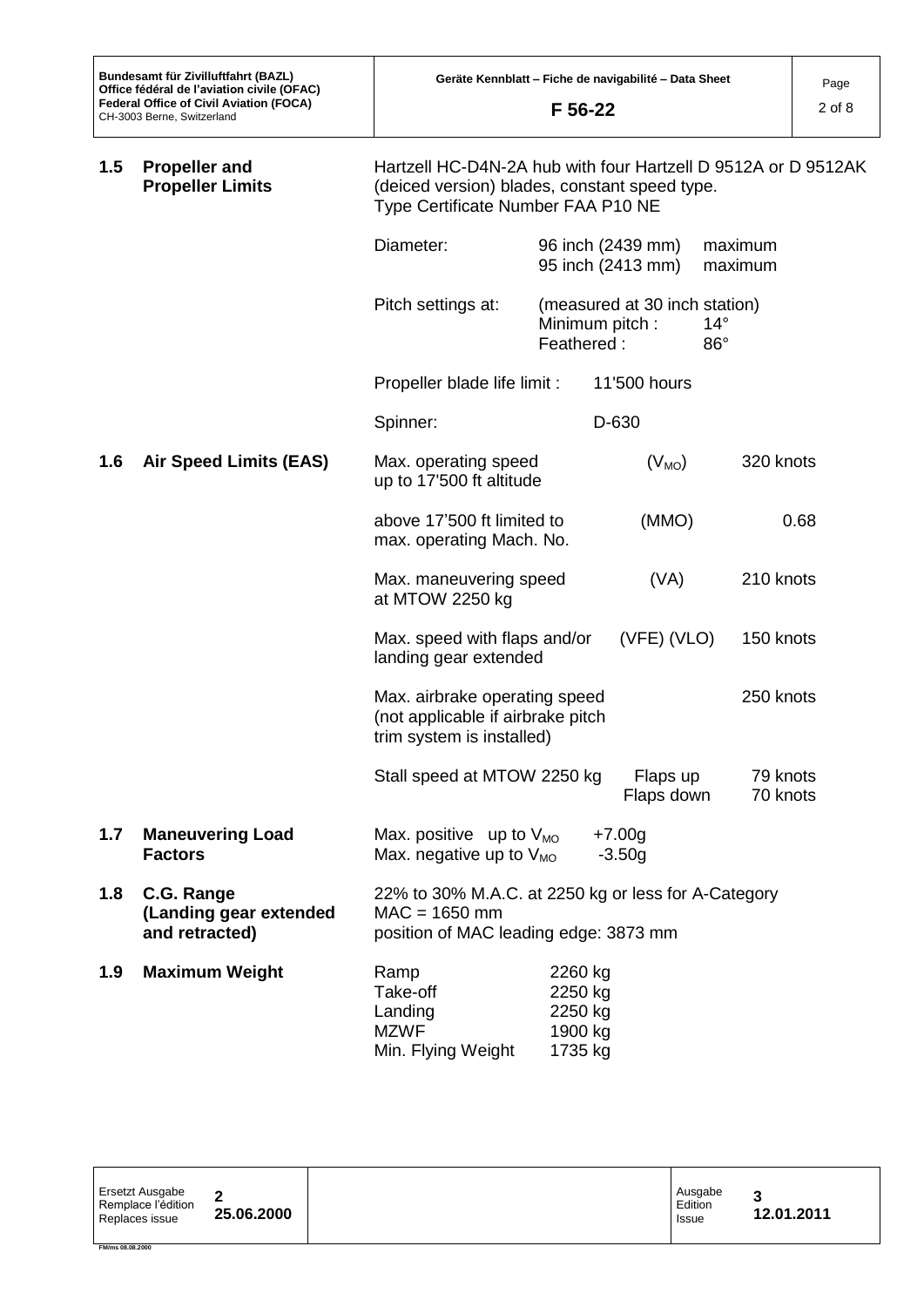| Bundesamt für Zivilluftfahrt (BAZL)<br>Office fédéral de l'aviation civile (OFAC)<br><b>Federal Office of Civil Aviation (FOCA)</b><br>CH-3003 Berne, Switzerland |                                                                                                                                  | Geräte Kennblatt – Fiche de navigabilité – Data Sheet<br>F 56-22 |                                                                                                                    |                                                         |                                                                                                           | Page<br>3 of 8                                                                                                                                        |
|-------------------------------------------------------------------------------------------------------------------------------------------------------------------|----------------------------------------------------------------------------------------------------------------------------------|------------------------------------------------------------------|--------------------------------------------------------------------------------------------------------------------|---------------------------------------------------------|-----------------------------------------------------------------------------------------------------------|-------------------------------------------------------------------------------------------------------------------------------------------------------|
| 1.10 Minimum Crew                                                                                                                                                 | One pilot<br>Solo flight is limited to front cockpit<br>For IFR operation, the minimum crew is two pilots                        |                                                                  |                                                                                                                    |                                                         |                                                                                                           |                                                                                                                                                       |
| 1.11 Number of Seats                                                                                                                                              |                                                                                                                                  | 1 Front crew at 4061 mm<br>1 Rear crew at 5486 mm                |                                                                                                                    |                                                         |                                                                                                           |                                                                                                                                                       |
| 1.12 Maximum Baggage                                                                                                                                              |                                                                                                                                  | 25 kg at 6898 mm in baggage compartment                          |                                                                                                                    |                                                         |                                                                                                           |                                                                                                                                                       |
| 1.13 Fuel Capacity at 0.806 kg/l<br>specific gravity                                                                                                              | Total<br>540 liters                                                                                                              |                                                                  | Usable<br>535 liters                                                                                               | Arm<br>4178 mm                                          |                                                                                                           |                                                                                                                                                       |
| 1.14 Oil Capacity                                                                                                                                                 | Total<br>17 liters                                                                                                               |                                                                  |                                                                                                                    | Arm<br>2318 mm                                          |                                                                                                           |                                                                                                                                                       |
| 1.15 Maximum Operating<br><b>Altitude</b>                                                                                                                         | 25'000 ft (according to FAR 23.141)                                                                                              |                                                                  |                                                                                                                    |                                                         |                                                                                                           |                                                                                                                                                       |
| 1.16 Control Surface<br><b>Movements</b>                                                                                                                          | Wing flap<br>Ailerons<br>Elevator<br>Elevator tab<br>Rudder<br>Rudder tab<br>(anti-flettner)<br>Rudder tab<br>(trim)<br>Airbrake | Take-off<br>Up<br>Up<br>Up<br>right<br>right<br>right<br>down    | $23^\circ$<br>$20^{\circ}$<br>18°30'<br>$15^{\circ}$<br>$24^{\circ}$<br>$5.5^\circ$<br>$5^{\circ}$<br>$70^{\circ}$ | Landing<br>Down<br>Down<br>Down<br>left<br>left<br>left | $50^\circ$<br>$11^{\circ}$<br>$16^{\circ}$<br>$20^{\circ}$<br>$24^{\circ}$<br>$5.5^\circ$<br>$10^{\circ}$ | $+/-$ 1 <sup>c</sup><br>$+/- 0.5^{\circ}$<br>$+/- 0.5^{\circ}$<br>$+/-$ 1 <sup>c</sup><br>$+/- 0.5^{\circ}$<br>$+/- 0.5^{\circ}$<br>$+/- 0.5^{\circ}$ |
| 1.17 Serial Nos. Eligible                                                                                                                                         | 101 and up<br>(see Note 1)                                                                                                       |                                                                  |                                                                                                                    |                                                         |                                                                                                           |                                                                                                                                                       |
| 1.18 Datum                                                                                                                                                        | 3000 mm in front of firewall                                                                                                     |                                                                  |                                                                                                                    |                                                         |                                                                                                           |                                                                                                                                                       |
| 1.19 Leveling Means                                                                                                                                               | Marks (rivet heads) on each side of fuselage                                                                                     |                                                                  |                                                                                                                    |                                                         |                                                                                                           |                                                                                                                                                       |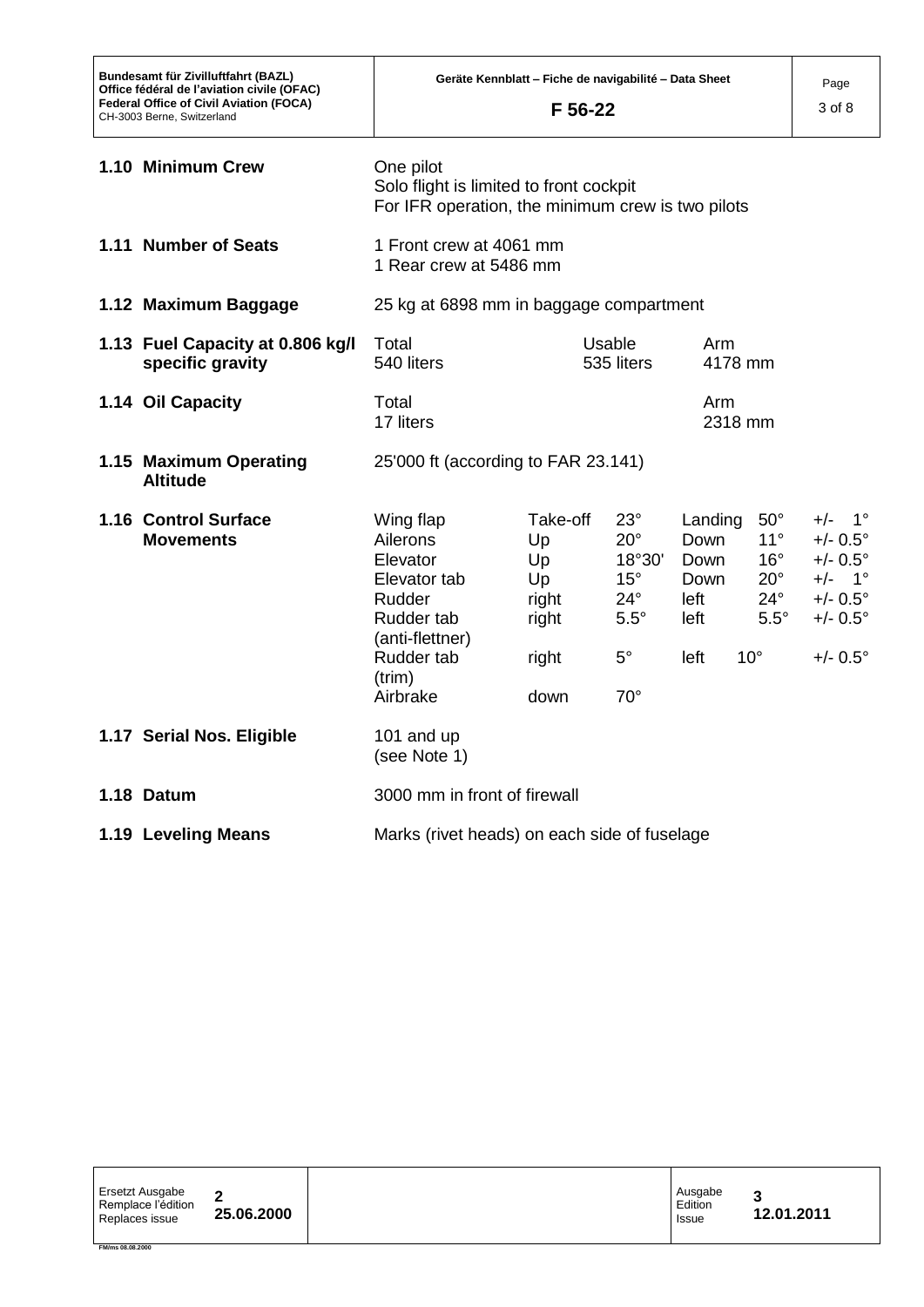- **1.20 Certification Basis** US Federal Aviation Regulation Part 23 Acrobatic Category including Amendments 23-1 through 23-28 effective April 28, 1982.
	- Swiss Federal Office of Civil Aviation (FOCA) Special Requirements dated July 19, 1982, rev. A
	- FOCA Special Requirements for Ejection Seats dated Dec. 15, 1983
	- ICAO Annex 16, Chapter 6
	- SFAR 27
	- Equivalent safety findings for:
		- FAR 23.49(b)(1) Issue Paper (CRI) B-2
			- 23.201 Issue Paper (CRI) B-3
			- 23.1555(e) 2) Issue Paper (CRI) G-1
	- Application for type certification dated April 15, 1982.

# **Avionics Upgrade Major Change:**

As per above, except for the following requirements applicable to the areas affected by the major change (as defined in Issue Paper (CRI) A-1, latest stage):

FOCA special conditions:

- Issue paper (CRI) F-8 for the Protection from the Effects of High Intensity Radiated Fields (HIRF)
- Issue paper (CRI) F-9 for the Protection from the Indirect Effects of Lightning Strike (IEL)
- Any existing PC-9 Issue Paper (CRI) remains valid unless superseded by a new Issue Paper (CRI).
- **1.21 Kinds of Operation** Eligible for the following kinds of operations when the appropriate equipment and instruments required by the operating requirements are installed, approved and in operable condition:
	- VFR Day
	- VFR Night
	- $\bullet$  IFR

Flight into known icing conditions is not approved.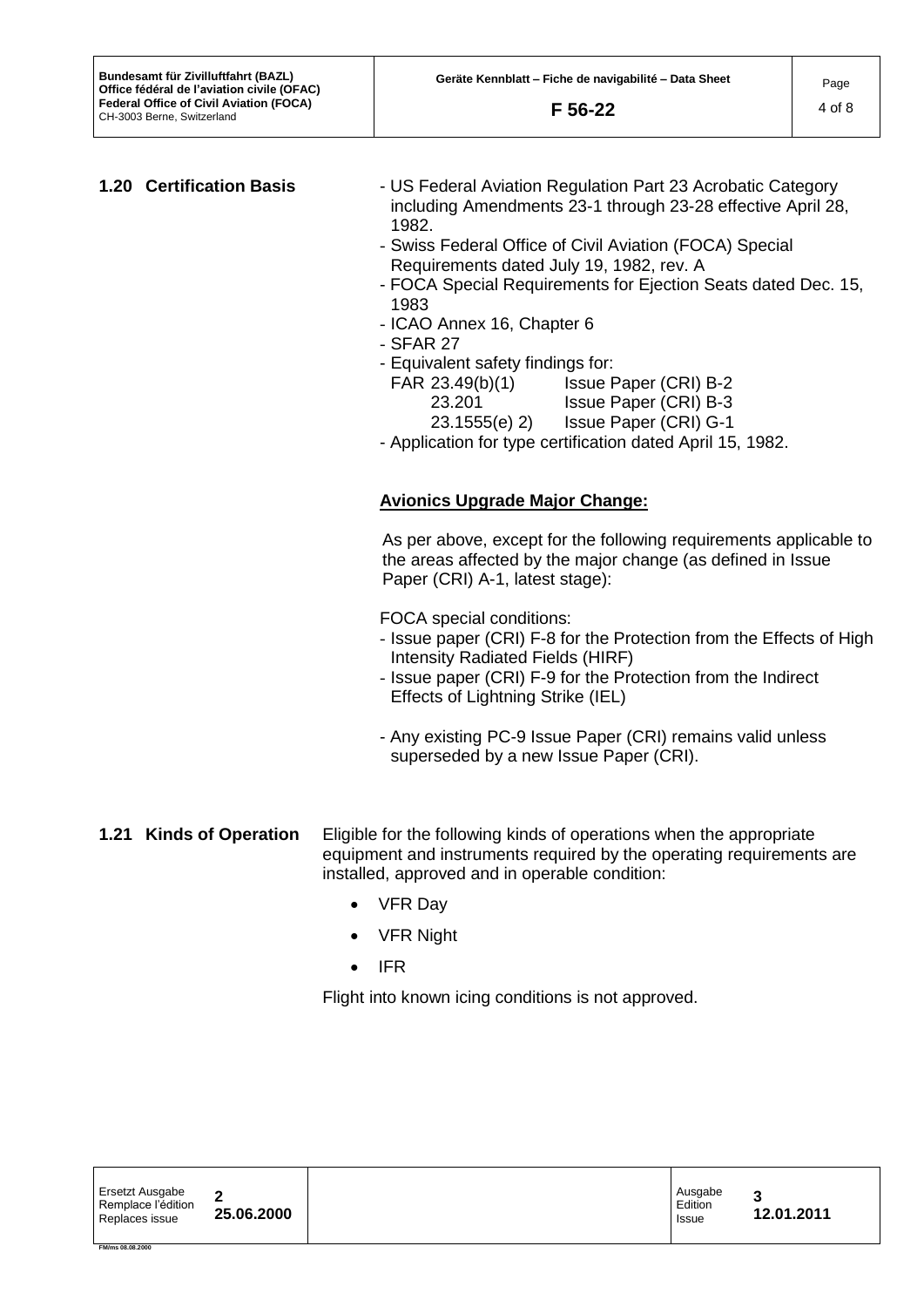|      | 1.22 Material                                                          | <b>Primary Structure:</b>                                                                                                                                       | 2024 Clad & unclad<br><b>Aluminium Castings</b><br><b>Magnesium Castings</b>                                                                                                        |  |
|------|------------------------------------------------------------------------|-----------------------------------------------------------------------------------------------------------------------------------------------------------------|-------------------------------------------------------------------------------------------------------------------------------------------------------------------------------------|--|
|      | 1.23 Hydraulic System                                                  | nosewheel steering                                                                                                                                              | Actuation of landing gear and doors, air brake, flaps and                                                                                                                           |  |
|      | 1.24 Ejection Seat                                                     | Operating range 60 to 400 knots EAS, 0 to 40'000 ft.<br>Command ejection from rear seat, or individually.<br>Ejection through canopy.<br>9 liters survival pack |                                                                                                                                                                                     |  |
|      | <b>1.25 Environmental Control</b><br>System (ECS)                      | Bootstrap air cycle system for cockpit cooling, heating and<br>windshield defogging                                                                             |                                                                                                                                                                                     |  |
|      | 1.26 Equipment                                                         | For the list of standard and optional equipment, refer to the AFM<br>and AFM-Supplement as listed in Section 5.0                                                |                                                                                                                                                                                     |  |
| 1.27 | <b>Documents</b><br>- Airplane Flight Manual:<br>- Maintenance Manual: | Doc. No. 01834                                                                                                                                                  | For FOCA approved AFM and AFM-Supplements see Section 5.0.                                                                                                                          |  |
|      | 1.28 Placards                                                          | respective locations.                                                                                                                                           | All placards required in the Approved Airplane Flight Manual<br>and/or applicable AFM Supplements must be installed at the                                                          |  |
|      | 1.29 Service Life Limits                                               |                                                                                                                                                                 | Life limited airplane components are listed in Chapter 5<br>of the PC-9 Aircraft Maintenance Manual, Document No. 01834,<br>and must be replaced as indicated therein (see note 3). |  |

## **1.30 Notes**

**FM/ms 08.08.2000**

- 1. Serial No. 001 and 002 fulfill the requirements listed under Certification Basis, but do not fully comply with the approved serial version.
- 2. The certification noise level for max. take-off weight of 2250 kg is 72,8 dB(A).
- 3. Airworthiness Limitations are contained in the FOCA approved Airworthiness Limitations Section in the Chapter 5 of the applicable PC-9 Aircraft Maintenance Manual (AMM). These limitations may not be changed without FOCA approval.

| Ersetzt Ausgabe<br>Remplace l'édition<br>Replaces issue | ◠<br>25.06.2000 |  | Ausgabe<br>Edition<br>Issue | -<br>12.01.2011 |
|---------------------------------------------------------|-----------------|--|-----------------------------|-----------------|
|---------------------------------------------------------|-----------------|--|-----------------------------|-----------------|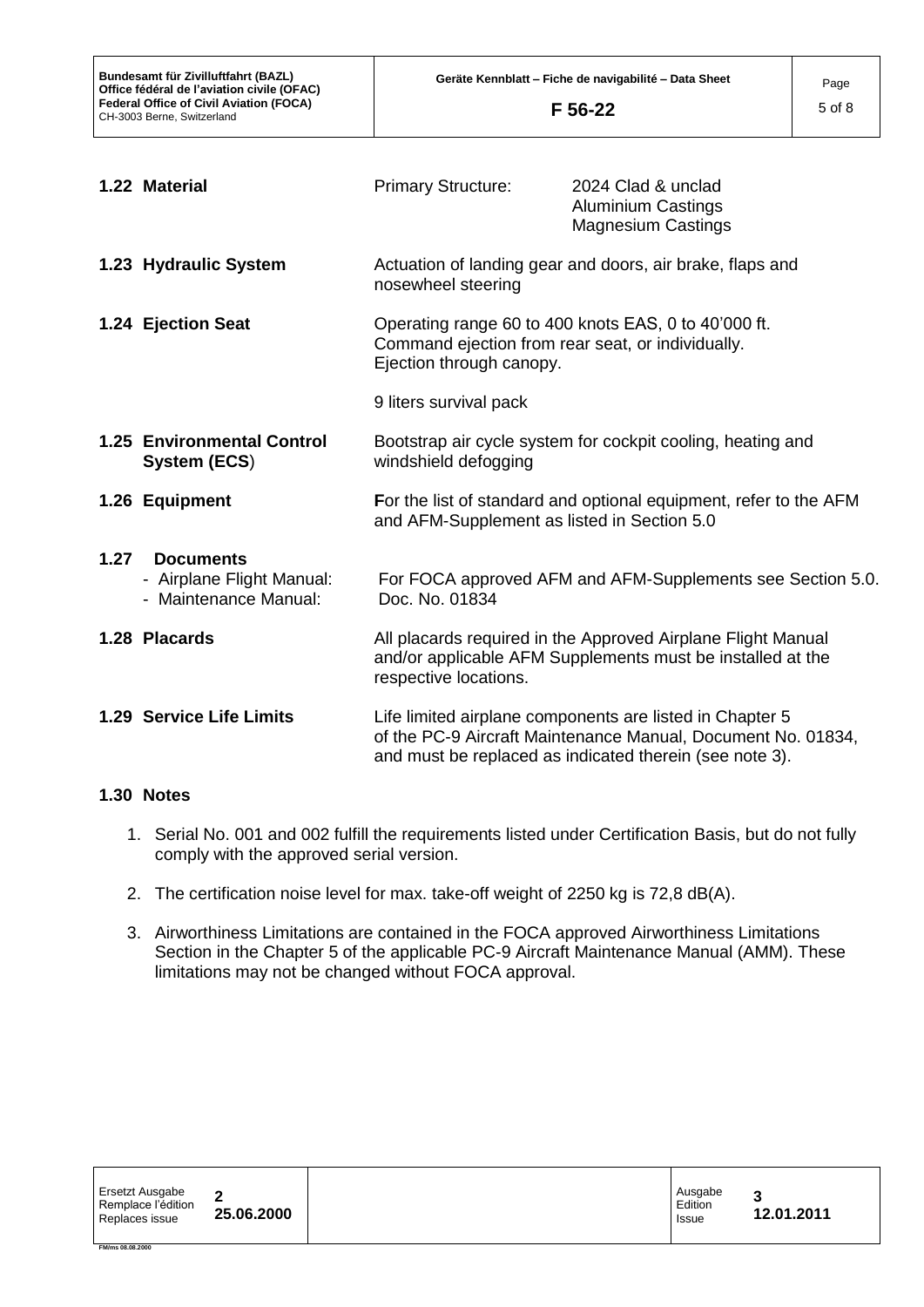## **2.0 Model: PC-9/A** Approved June 1, 1987

Information given in this section is to be understood as supplemental to or superseding those shown in section 1.0.

- **2.17 Serial Nos. Eligible** 501 and up
- **2.20 Certification Basis** Application for type certification dated August 18, 1986

## **3.0 Model: PC-9/F** Approved August 29, 1989

Information given in this section is to be understood as supplemental to or superseding those shown in section 1.0.

**3.20 Certification Basis** Application for type certification dated April 27, 1988

### **3.26 Equipment**

| - Approved Conditioning System<br>Nomenclature | <b>Part Number</b> |
|------------------------------------------------|--------------------|
| <b>Control Panel fwd</b>                       | 959.90.01.602      |
| Control Panel aft                              | 959.90.01.601      |
| <b>Compressor Assembly</b>                     | 959.90.01.301      |
| <b>Evaporator Assembly fwd</b>                 | 959.90.01.101      |
| <b>Evaporator Assembly aft</b>                 | 959.90.01.102      |
| <b>Condenser Coil Assembly</b>                 | 959.90.01.201      |
| <b>Condenser Blower</b>                        | 959.90.01.204      |
| <b>Heater Assembly</b>                         | 959.90.01.401      |

| Ersetzt Ausgabe<br>Remplace l'édition<br>Replaces issue | ◠<br>25.06.2000 | Ausgabe<br>Edition<br>Issue | 2<br>12.01.2011 |
|---------------------------------------------------------|-----------------|-----------------------------|-----------------|
| FM/ms 08.08.2000                                        |                 |                             |                 |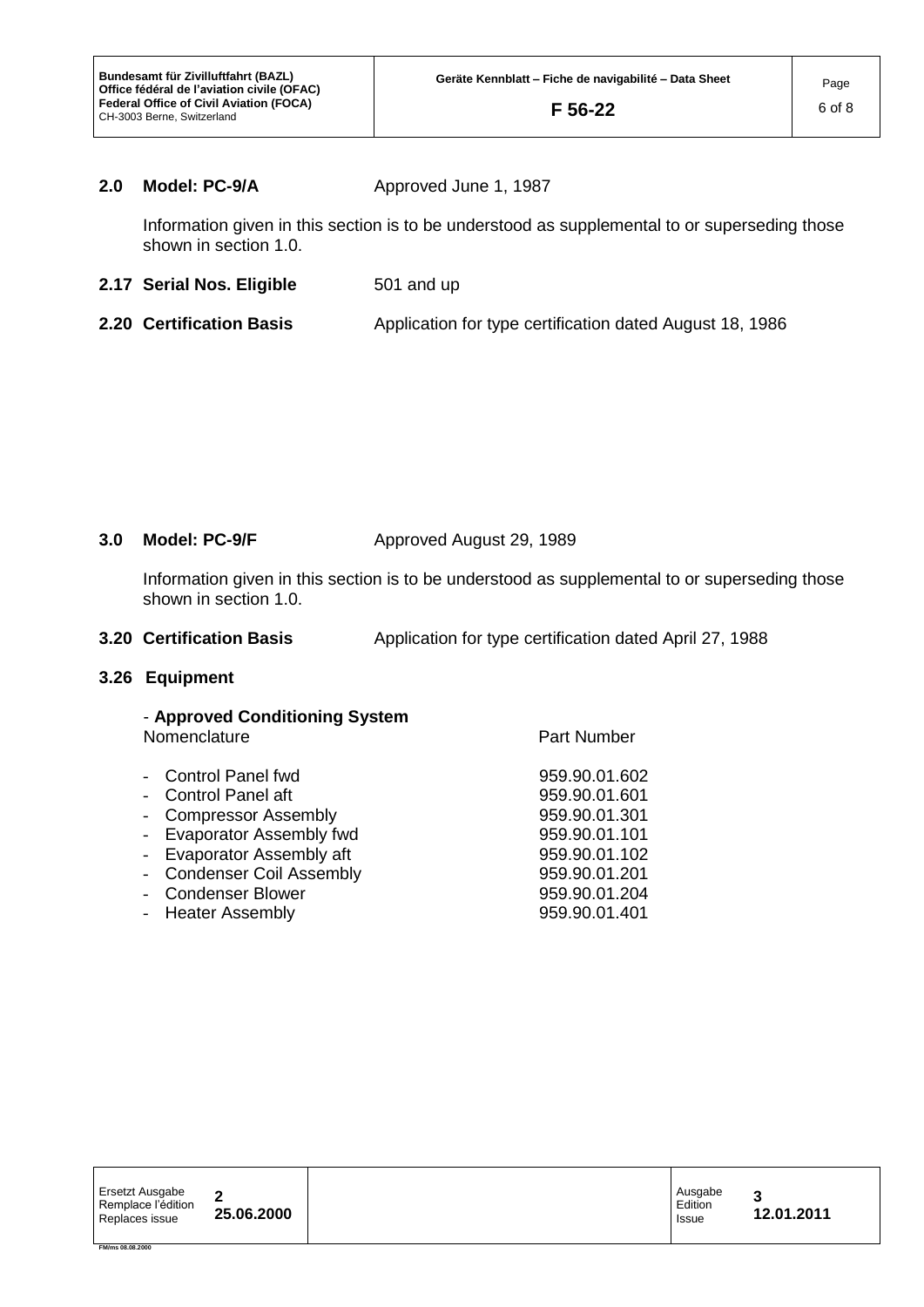# **4.0 Model: PC-9/B** Approved August 20, 1990

Information given in this section is to be understood as supplemental to or superseding those shown in section 1.0.

| 4.6 | <b>Air Speed Limits (EAS)</b>                          | Max. maneuvering speed<br>at MTOW 2500kg                                                                                                                                                                                                                                                                                                                                                                                                                                                                                            |                                          | $(V_A)$                | 200 knots                                                   |
|-----|--------------------------------------------------------|-------------------------------------------------------------------------------------------------------------------------------------------------------------------------------------------------------------------------------------------------------------------------------------------------------------------------------------------------------------------------------------------------------------------------------------------------------------------------------------------------------------------------------------|------------------------------------------|------------------------|-------------------------------------------------------------|
|     |                                                        | Stall speed at<br><b>MTOW 2500 kg</b>                                                                                                                                                                                                                                                                                                                                                                                                                                                                                               |                                          | Flaps up<br>Flaps down | 83 knots<br>74 knots                                        |
| 4.7 | <b>Maneuvering load factors</b>                        | Max. positive<br>Max. negative                                                                                                                                                                                                                                                                                                                                                                                                                                                                                                      | up to $V_{MO}$ :<br>up to $V_{MO}$ :     |                        | $+6g$<br>$-3g$                                              |
| 4.8 | C.G. Range<br>(Landing gear extended<br>and retracted) | up to 2200 kg 22% : 30%<br>at 2500 kg                                                                                                                                                                                                                                                                                                                                                                                                                                                                                               | 22.9%: 29.4% MAC                         | <b>MAC</b>             |                                                             |
|     |                                                        | straight line variation between 2200 kg and 2500 kg                                                                                                                                                                                                                                                                                                                                                                                                                                                                                 |                                          |                        |                                                             |
| 4.9 | <b>Maximum Weight</b>                                  | Ramp<br>Take-off<br>Landing<br>MZWF                                                                                                                                                                                                                                                                                                                                                                                                                                                                                                 | 2510 kg<br>2500 kg<br>2500 kg<br>2000 kg |                        |                                                             |
|     | 4.13 Fuel capacity at 0.806 kg/l<br>specific gravity   | Total<br>701 liters                                                                                                                                                                                                                                                                                                                                                                                                                                                                                                                 | Usable<br>686 liters                     |                        | Arm<br>4282 mm                                              |
|     | <b>4.20 Certification Basis</b>                        | - US Federal Aviation Regulation Part 23 Acrobatic Category<br>1982.<br>- Swiss Federal Office of Civil Aviation (FOCA) Special<br>Requirements dated July 19, 1982, rev. A<br>- FOCA Special Requirements for Ejection Seats dated Dec.<br>15, 1983<br>- ICAO Annex 16, Chapter 6<br>- SFAR 27<br>- Equivalent safety findings for FAR 23.201 (Issue Paper B-3)<br>- US FAR 21.25 Restricted Category Aircraft due to non-<br>compliance with<br>FAR 23.49 (b)(1)<br>- Application for type certification dated February 27, 1990. |                                          | Issue Paper (CRI) H-3  | including Amendments 23-1 through 23-28 effective April 28, |

## **4.30 Note:**

- The certification noise level for max. take-off weight of 2500 kg is 72,8 dB(A).

| Ersetzt Ausgabe<br>Remplace l'édition<br>Replaces issue | ີ<br>25.06.2000 | Ausgabe<br>Edition<br>Issue | ◠<br>12.01.2011 |
|---------------------------------------------------------|-----------------|-----------------------------|-----------------|
| FM/ms 08.08.2000                                        |                 |                             |                 |